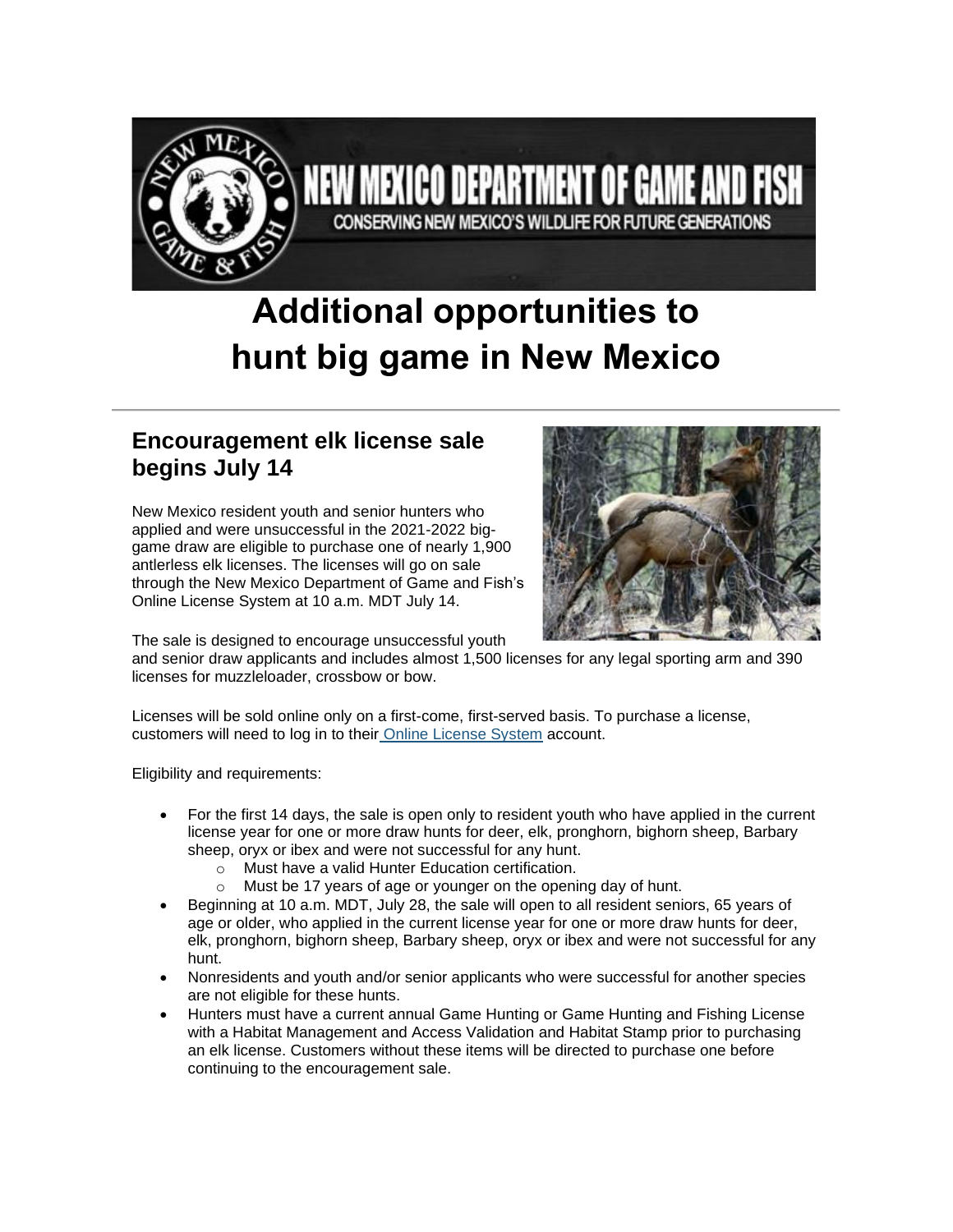All purchases will be audited to verify the customer's eligibility.

Hunters planning to purchase an encouragement license must have completed all mandatory 2020- 2021 harvest reporting requirements or their purchase will be rejected in the post-sale audit. The license fee, but not the application fee, will be refunded for rejected purchases. After eligibility is verified – usually within a few days – the license will be available to print from any computer by logging in to your account and selecting "My Purchases" in the main menu.

Following the successful purchase of an encouragement license, the license/tag will be mailed to the hunter, unless the e-tag option is selected. Complete information about the new tagging requirements is available on the Department website and in the Hunting Rules and Information booklet.

Encouragement licenses will not be sold over the phone. For the list of available hunts please see pages 81 and 82 of the [2021-2022 Hunting Rules and Information Booklet](https://lnks.gd/l/eyJhbGciOiJIUzI1NiJ9.eyJidWxsZXRpbl9saW5rX2lkIjoxMDEsInVyaSI6ImJwMjpjbGljayIsImJ1bGxldGluX2lkIjoiMjAyMTA2MjIuNDIyNjA3NTEiLCJ1cmwiOiJodHRwczovL3d3dy53aWxkbGlmZS5zdGF0ZS5ubS51cy9kb3dubG9hZC9wdWJsaWNhdGlvbnMvcmliLzIwMjEvaHVudGluZy8yMDIxXzIwMjItTmV3LU1leGljby1IdW50aW5nLVJ1bGVzLWFuZC1JbmZvLnBkZiJ9.qIKLXax-nuX0O99fdYzOLDyhrcLh3AdA9cybvYEp8G0/s/112836253/br/108264103519-l) available online or at license vendors.



#### **Special oryx hunts available for injured service members**

Injured military service members can apply online, starting June 16, for an upcoming special drawing to award up to 10 special oryx authorizations for hunts on White Sands Missile Range. Deadline to apply is July 21, 2021.

Applicants must be veterans of the U.S. military with a disability rating of 50 percent or greater in accordance with U.S. Veteran's Administration guidelines for receiving disabled veteran benefits.

Significantly injured, active-duty military members who do not have a VA disability rating also may apply.

All applicants (except Disabled Veteran card holders) will need to submit supporting documentation to the Department prior to the July 21 application deadline.

Proof of eligibility may be emailed to [specialhunts@state.nm.us](mailto:specialhunts@state.nm.us) or by postal mail with a postmark on or before July 21 to:

New Mexico Department of Game and Fish

Attn: Special Hunts

1 Wildlife Way

Santa Fe, NM 87507

The drawing is open to resident and nonresident eligible applicants who do not hold a current-year oryx license. Applications will be accepted only through the [Department's Online License System](https://lnks.gd/l/eyJhbGciOiJIUzI1NiJ9.eyJidWxsZXRpbl9saW5rX2lkIjoxMDIsInVyaSI6ImJwMjpjbGljayIsImJ1bGxldGluX2lkIjoiMjAyMTA2MjIuNDIyNjA3NTEiLCJ1cmwiOiJodHRwczovL29ubGluZXNhbGVzLndpbGRsaWZlLnN0YXRlLm5tLnVzLyJ9.fG080ejXMHLbhVCLGjQrylVWWO3JDhDCZ7Nrlp75ebs/s/112836253/br/108264103519-l) by clicking Injured Military Oryx Hunts in the main menu. Successful applicants will be notified by the